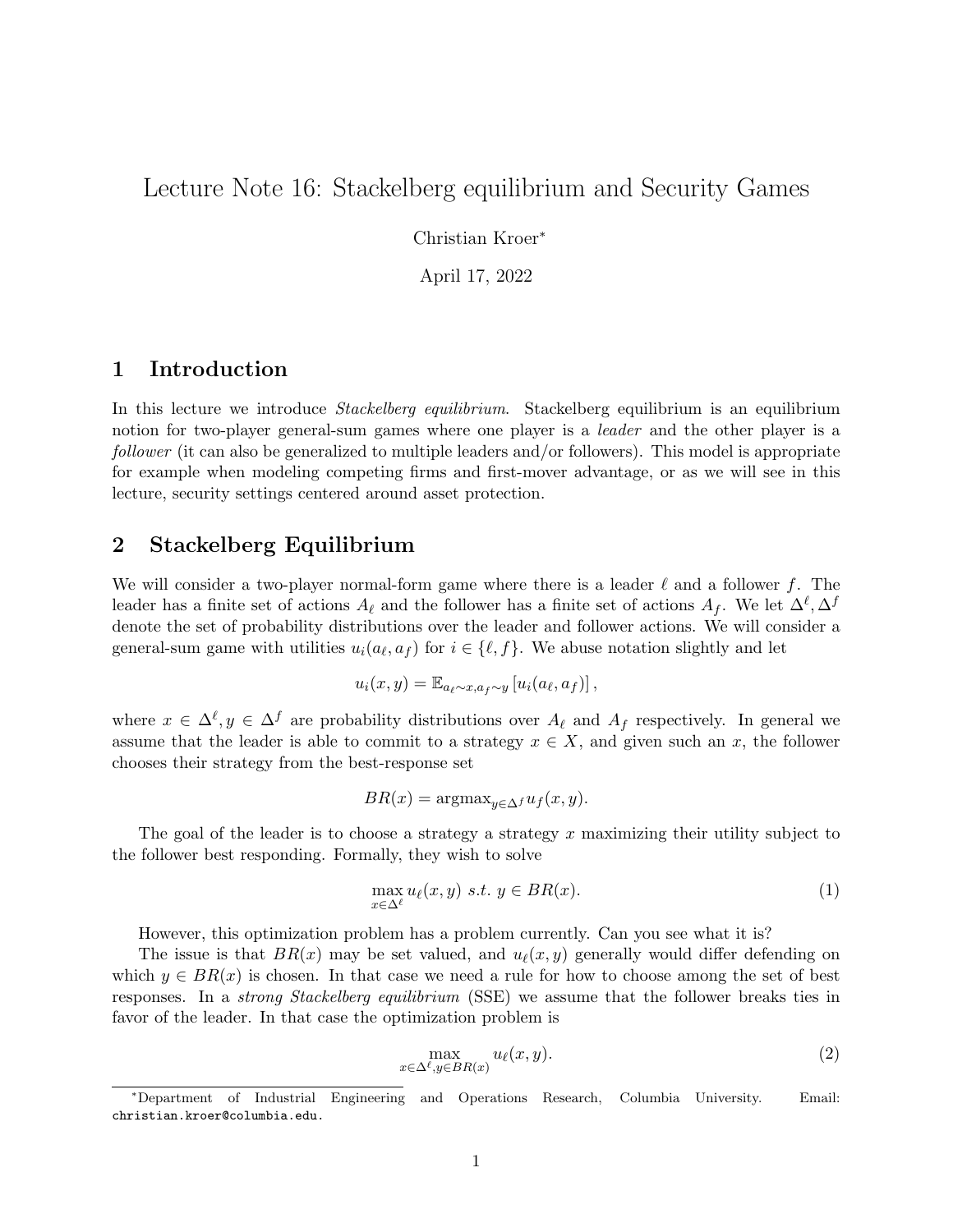SSE is, in a sense, the most optimistic variant. Conversely, we may consider the most pessimistic assumption, that ties are broken adversarially. This yields the *weak Stackelberg equilibrium* (WSE)

$$
\max_{x \in \Delta^\ell} \min_{y \in BR(x)} u_\ell(x, y). \tag{3}
$$

In practice SSE has been by far the most popular. One major advantage of SSE is that it is always guaranteed to exist, whereas WSE is not.

A first question we might ask ourselves is whether it always helps or hurts to be able to first commit to a strategy, as compared to playing a Nash equilibrium.

First, let us consider the zero-sum case. If we are in a zero-sum game, then we already saw from von Neumann's minimax theorem that we can represent the Nash equilibrium problem as

$$
\min_{x \in \Delta^{\ell}} \max_{y \in \Delta^f} \langle x, Ay \rangle = \max_{y \in \Delta^f} \min_{x \in \Delta^{\ell}} \langle x, Ay \rangle.
$$

It follows that Nash equilibrium and Stackelberg equilibrium are equivalent in this setting.

Second, consider the case where we restrict the leader to only committing to pure actions  $a \in A_{\ell}$ , then committing to a strategy first may hurt the leader (consider rock-paper-scissors). On the other hand, if we allow commitment to any  $x \in \Delta^{\ell}$ , then it turns out that committing to a strategy only helps.

**Theorem 1.** In a general-sum game, the leader achieves weakly more utility in SSE than in any Nash equilibrium.

*Proof.* Consider the Nash equilibrium  $(x, y)$  that yields the highest utility for the leader. Since the follower breaks ties in favor of the leader, we get that if the leader commits to  $x$  then the follower can at worst pick y from  $BR(x)$ . If they don't pick y, then they must pick something that yields even better utility for the leader.  $\Box$ 

Similarly, it can be shown that the WSE solution is at least as good as *some* Nash equilibrium payoff for the leader (see Von Stengel and Zamir [\[9\]](#page-5-0) for a proof). Thus, if we consider the range of payoffs  $[L, H]$  from the lowest to highest in Stackelberg equilibrium, then that range lies above the range that we would get for Nash equilibrium.

A classic example of the difference between Nash equilibrium and Stackelberg equilibrium is in the context of inspection games. In an inspection game, an inspector chooses whether to inspect or not, and the inspectee chooses whether to cheat or not. An example game is shown below

|                              |          | cheat no cheat |
|------------------------------|----------|----------------|
| inspect                      | $-6, -9$ | $-1.0$         |
| no inspection $\vert$ -10, 1 |          | 0, 0           |

The goal of the inspector is to deter cheating, and inspecting incurs a cost of  $-1$ . When cheating occurs the inspector incurs a heavy negative cost, whether detected or not (so the goal is not to catch cheaters, but rather to deter cheating). The inspectee gains utility from cheating undetected  $(-10, 1)$ , but incurs a heavy fine if they cheat and are inspected  $(-6,-9)$ .

There is a single unique Nash equilibrium in this game, where the inspector inspects with probability  $\frac{1}{10}$ , and the inspectee cheats with probability  $\frac{1}{5}$ . This yields expected utilities of (-2, 0) for the two players.

Now consider the same game, but where we allow the inspector to be the leader in a Stackelberg game. Any strategy that inspects with probability at least  $\frac{1}{10}$  will make not cheating a best response for the follower. The SSE of the game is for the inspector to inspect with probability  $\frac{1}{10}$  and the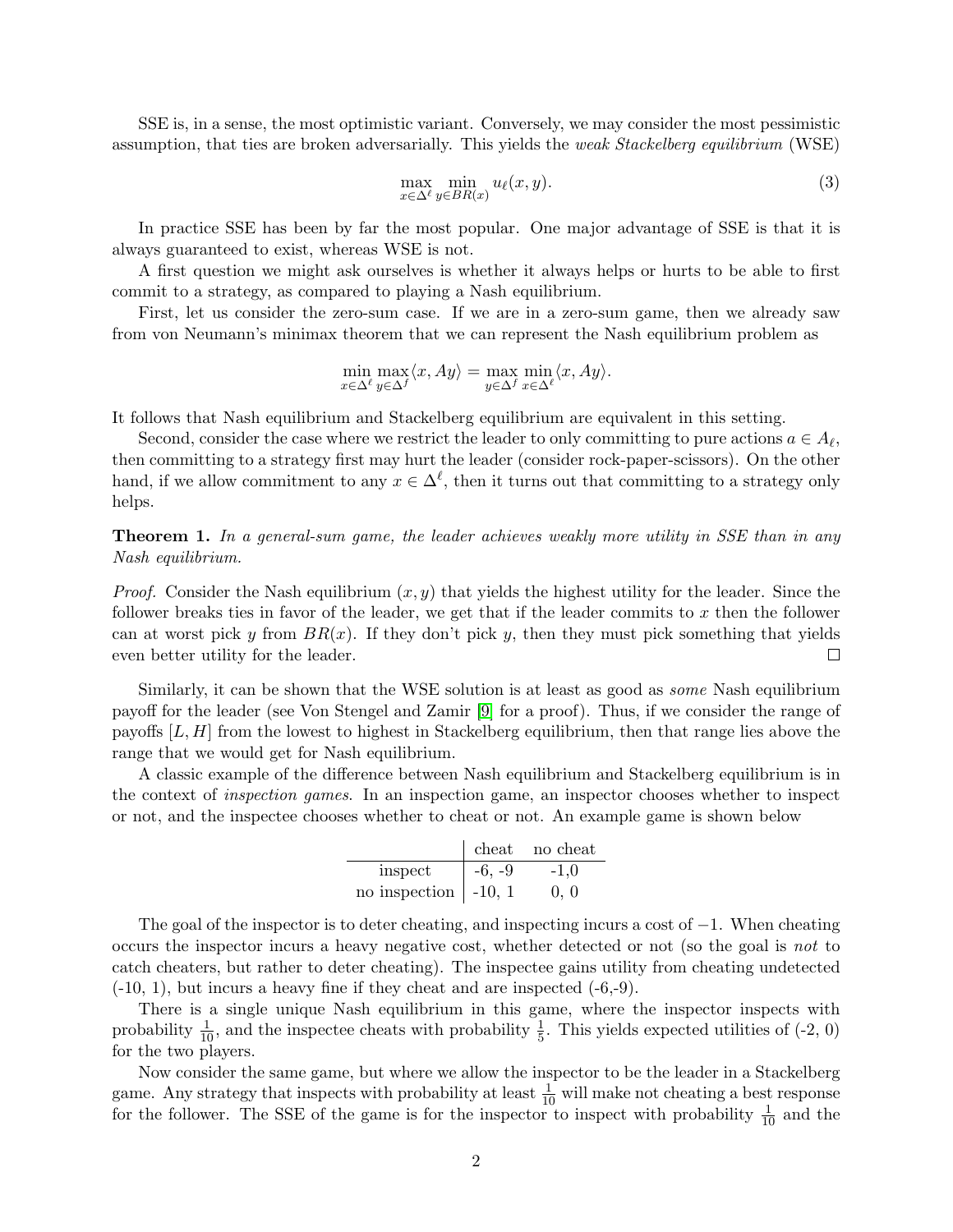inspectee to not cheat. This yields expected utilities  $(-\frac{1}{10}, 0)$ , which is much better for the inspector. Note furthermore that if we consider the WSE solution concept, then the inspector must inspect with probability *strictly* greater than  $\frac{1}{10}$  in order to make not cheating the only best response. But this means that a WSE does not exist, since for every leader strategy that inspects with probability  $p > \frac{1}{10}$ , the leader can improve their utility by inspecting with any probability in the open interval  $(\frac{1}{10}, p)$ .

In the normal-form game setup given above, an SSE can be computed in polynomial time. In particular, say that we wanted to maximize leader utility while getting the follower to commit to a particular action  $a_f \in A_f$ . We may solve this problem using the following LP:

$$
\max_{x \in \Delta^{\ell}} \sum_{a \in A_{\ell}} x_a u_{\ell}(a, a_f)
$$
  
s.t. 
$$
\sum_{a \in A_{\ell}} x_a u_f(a, a_f) \ge \sum_{a \in A_{\ell}} x_a u_f(a, a'_f), \ \forall a'_f \in A_f
$$

Now, in order to find the optimal strategy to commit to, we may iterate over all  $a_f \in A_f$ , solve the LP for each, and pick the optimal solution  $x^*$  associated to the LP with the highest value.

Once we have the optimal strategy  $x^*$ , we may find the associated follower strategy simply by picking the pure strategy  $a_f$  for which  $x^*$  was the LP solution. Generally, it is easy to see that it is always enough to consider only pure strategies when choosing the follower strategy in an SSE (why?). The same holds true for WSE.

This LP-based algorithm also proves that an SSE is always guaranteed to exist.

### 3 Security Games

In the security games model (SGM) a defender (the leader) is interested in protecting a set of targets using limited resource, while an attacker (the follower) is able to observe the strategy of the leader, and best respond to it. A classical example would be that of protecting an airport: say we have 5 vulnerable locations at the airport, but only 2 patrol units. How can we schedule the patrols so as to provide maximum coverage across the 5 vulnerable locations, while taking into account the fact that an attacker would prefer certain locations over others?

The basic security games model has a set of T targets (note that we could have a single target appear twice in  $T$ , representing multiple time steps). The defender controls a set of resources  $R$ that can be assigned to a *schedule* from a set  $S \subseteq 2^T$  of possible schedules. A schedule is a subset of targets that are simultaneously covered if a resource is assigned that given schedule (for example in the airport example, a resource would be a patrol, and schedules would be the set of feasible patrols across targets). We say that a target is "covered" if the defender assigns a resource to a schedule that covers it. The action space for the attacker consists of choosing which single target to attack. In the basic SSG model, the utility function of both the defender and attacker depends only on which target is attacked, and whether it is covered or not. Formally, we say that the defender receives utility  $u_d^c(t)$  if target t is attacked and covered, and utility  $u_d^u(t)$  if target t is attacked an not covered. Similarly, the attacker gains utility  $u_a^c(t)$  if target t is attacked and covered, and  $u_a^u(t)$ if target t is attacked and not covered. If the resources R are not homogenous then there may be an assignment function  $A: R \to S$  denoting the set of schedules s that resource r can be assigned.

For security games we will restrict our attention to SSE. Given a strategy  $x$  for the defender, we get a deployment of resources to targets for the defender, with an induced probability distribution  $p_c(t|x)$  of whether each target is covered. A strategy for the attacker simply specifies a single target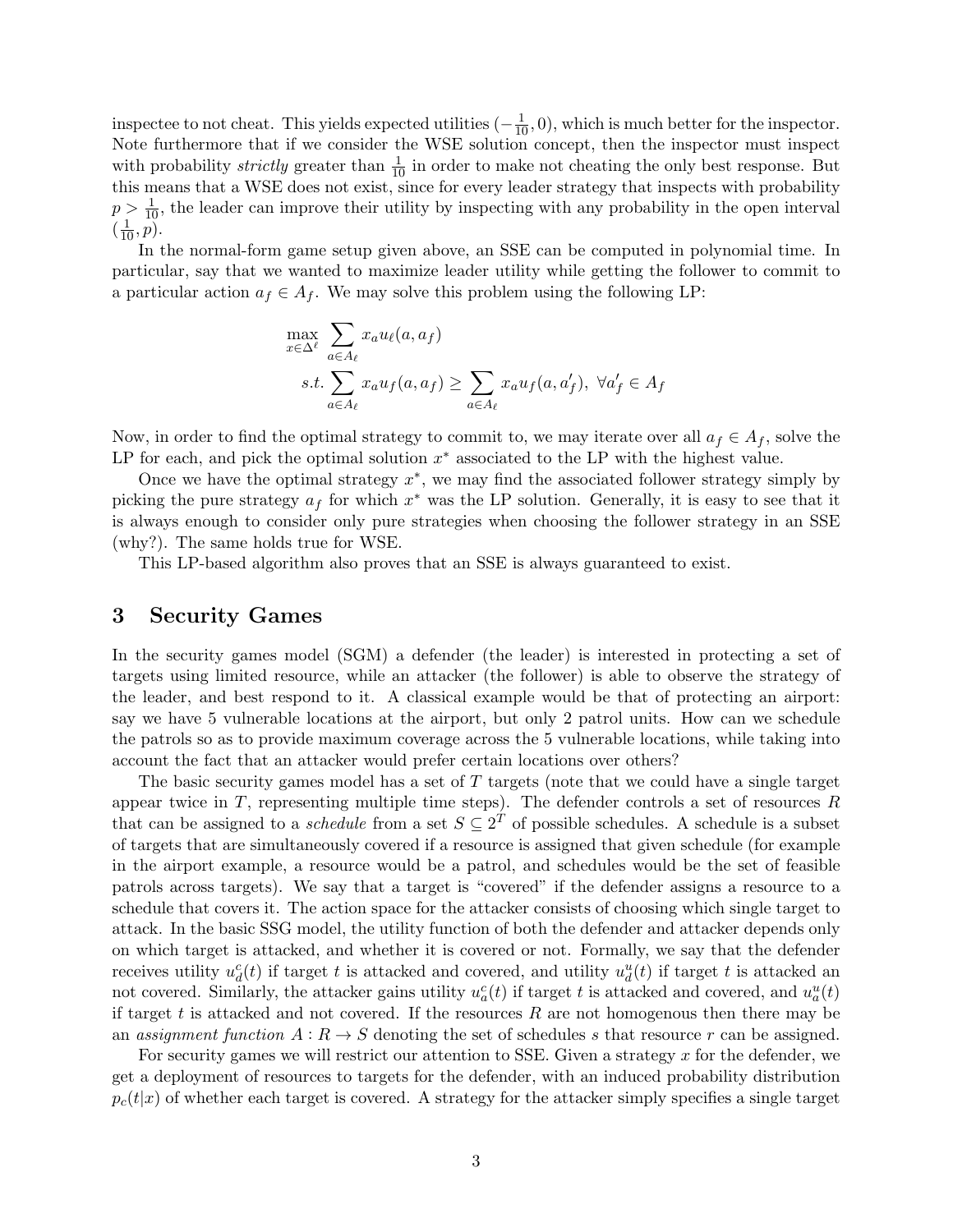t to attack. Thus for a strategy pair  $x, t$  the expected utility for the defender is  $p_c(t|x)u_d^c(t) + (1-t)^2$  $p_c(t|x)u_d^u(t)$ , with attacker utility defined analogously.

#### 3.1 Algorithms for Security Games

So now that we have a game model for security games, can we just apply our LP result on computing SSE in order to get an SSE for security games? Not quite: in order to convert the SGM into a standard normal-form game we get a combinatorial blow-up: consider that a pure strategy would be a deployment of resources to targets. But now let's say that we just have d patrols as our resources and k targets, and a simple model where each patrol can cover exactly one target. In that case we have  $\binom{d}{k}$  $\binom{d}{k}$  pure strategies for the leader. A similar blow-up happens for other natural setups such as when each resource can cover two targets (e.g. air marshals that protect an outgoing and then ingoing flight as their daily routine).

In the special case where each resource covers exactly one target (equivalently, schedules have size 1) there is an LP-based approach that can still construct an SSE in polynomial time. This LP still allows heterogeneous resources; below we let  $A(r)$  be the set of targets that resource r is allowed to cover. The key idea in the LP is to use the marginal coverage probability  $p_c(t|x)$ as our decision variable. We will have an LP where the variable  $c_t$  is the coverage probability on target t, and the variable  $c_{r,t}$  is the probability that resource r provides coverage for  $t \in A(r)$ . The goal is to maximize the defender utility subject to making some target  $t^*$  a best response for the attacker. We can then solve for each  $t^* \in T$  as before, and pick the best. In this LP, we let  $u_a(t|c) = c_t u_a^c(t) + (1 - c_t) u_a^u(t)$ , with  $u_d(t|c)$  defined analogously.

$$
\max_{c \geq 0} \quad u_d(t^*|c) \ns.t. \quad c_t = \sum_{r \in R \text{ s.t. } t \in A(r)} c_{r,t} \leq 1, \qquad \forall t \in T \sum_{t \in A(r)} c_{r,t} \leq 1, \qquad \forall r \in R \quad u_a(t|c) \leq u_a(t^*|c), \quad \forall t \in T.
$$
\n(4)

This LP is polynomial in size, even though the set of pure strategies is exponential in size. It is however not immediately obvious whether the given coverage probabilities are implementable. It turns out that they are, and this can be shown via the famous Birkhoff-von Neumann theorem. Before stating the theorem, we need the definition of a doubly substochastic matrix, which is a matrix  $M \in \mathbb{R}^{m \times n}$  such that all entries are nonnegative, each row sums to at most 1, and each column sums to at most 1.

**Theorem 2** (Birkhoff-von Neumann theorem). If M is doubly substochastic, then there exist matrices  $M_1, M_2, \ldots, M_q$ , and weights  $w_1, w_2, \ldots, w_q \in (0, 1]$ , such that:

- 1.  $\sum_k w_k = 1$
- 2.  $\sum_k w_k M_k = M$
- 3. For all k,  $M_k$  is doubly substochastic, and all entries are in  $\{0,1\}$

Informally, the theorem states that if we have a doubly substochastic matrix, then it is possible to express it as a convex combination of "pure" or  $\{0, 1\}$  doubly substochastic matrices.

The coverage probabilities  $c_{r,t}$  from our LP can be viewed as a matrix with rows corresponding to resources and columns corresponding to targets. By the constraints in our LP, that matrix is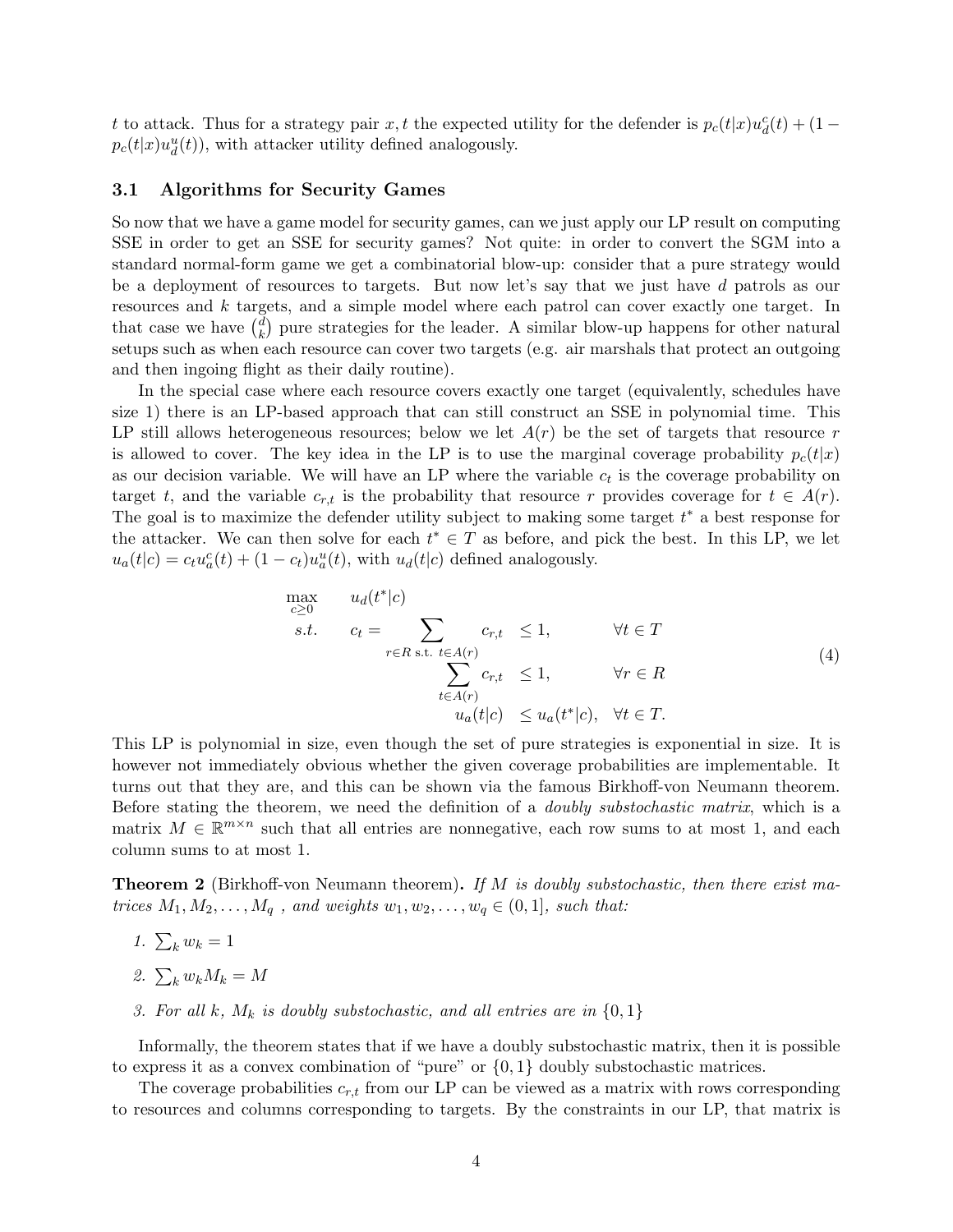doubly substochastic. It follows from the Birkhoff-von Neumann theorem that there exists purestrategy matrices  $M_k$  (they are pure strategies by the 3rd condition of the theorem) such that their convex combination under the weight vector  $w$  adds up the correct coverage probabilities (by the 2nd condition of the theorem). By the first condition, the vector w defines a mixed strategy.

One final worry is that we don't know how large q will be in our application of the Birkhoff-von Neumann theorem. Luckily, it turns out one can show (in general), that q is  $O((m+n)^2)$ , and the corresponding  $M_k, w_k$  can be found in  $O((m+n)^{4.5})$  time using the Dulmage-Halperin algorithm.

Unfortunately, in the more general case where schedules may cover more than one target the trick using marginal coverage probabilities turns out to fail. In that case, computing an SSE turns out to be NP-hard.

Still, it turns out we can formulate this problem as the following mixed-integer program (MIP):

$$
\max_{c \geq 0} \quad u_d(t^*|c) \n s.t. \quad c_t = \sum_{r \in R \text{ s.t. } t \in A(r)} c_{r,t} \leq 1, \qquad \forall t \in T \n \sum_{t \in A(r)} c_{r,t} \leq 1, \qquad \forall r \in R \n u_a(t|c) \leq u_a(t^*|c), \quad \forall t \in T.
$$
\n(5)

### 4 Criticisms of Security Games

In security games we make a number of assumptions that can easily be critiqued: first, we assume that the attacker perfectly observes the defender strategy. Secondly, the defender knows exactly what the utility function of the attacker is (and SSE relies heavily on this). Thirdly, we assume that the attacker is perfectly rational. There are ways to address these assumptions. For example, a lot of work has gone into modeling adversaries in a way that is robust either to misspecification of the utility functions or followers not being perfectly rational.

### 5 Bayesian Games

One way to deal with uncertainty around utility is to assume that each player has a parameterized utility function  $u_i(\cdot, \cdot | \theta_i)$ , where  $\theta_i \in \Theta_i$  is the *type* of player *i*. In Bayesian games, we assume each player draws their type from a pair of known distributions over  $\Theta_\ell, \Theta_f$ . The player observes their own type before choosing an action, but not the type of the follower.

It turns out that in the special case where the follower has a single type  $\theta_f$  and the leader has a probability mass  $p_\ell(\theta)$  over a finite set  $\Theta_\ell$ , the LP approach for normal-form games can easily be extended to this setting and yields an optimal strategy for the leader. However, the more interesting case where the follower has multiple types is unfortunately NP-hard.

### 6 Historical Notes

The Stackelberg game model was introduced by Von Stackelberg [\[8\]](#page-5-1) in order to analyze competing firms and first-mover advantage.

The foundations for the use of Stackelberg equilibrium in security games were laid by Von Stengel and Zamir [\[9\]](#page-5-0) who showed that it always helps to commit to a strategy, as long as mixed strategies are allowed, and Conitzer and Sandholm [\[2\]](#page-5-2) who gave efficient algorithms and complexity results around computing Stackelberg equilibrium for various game models.